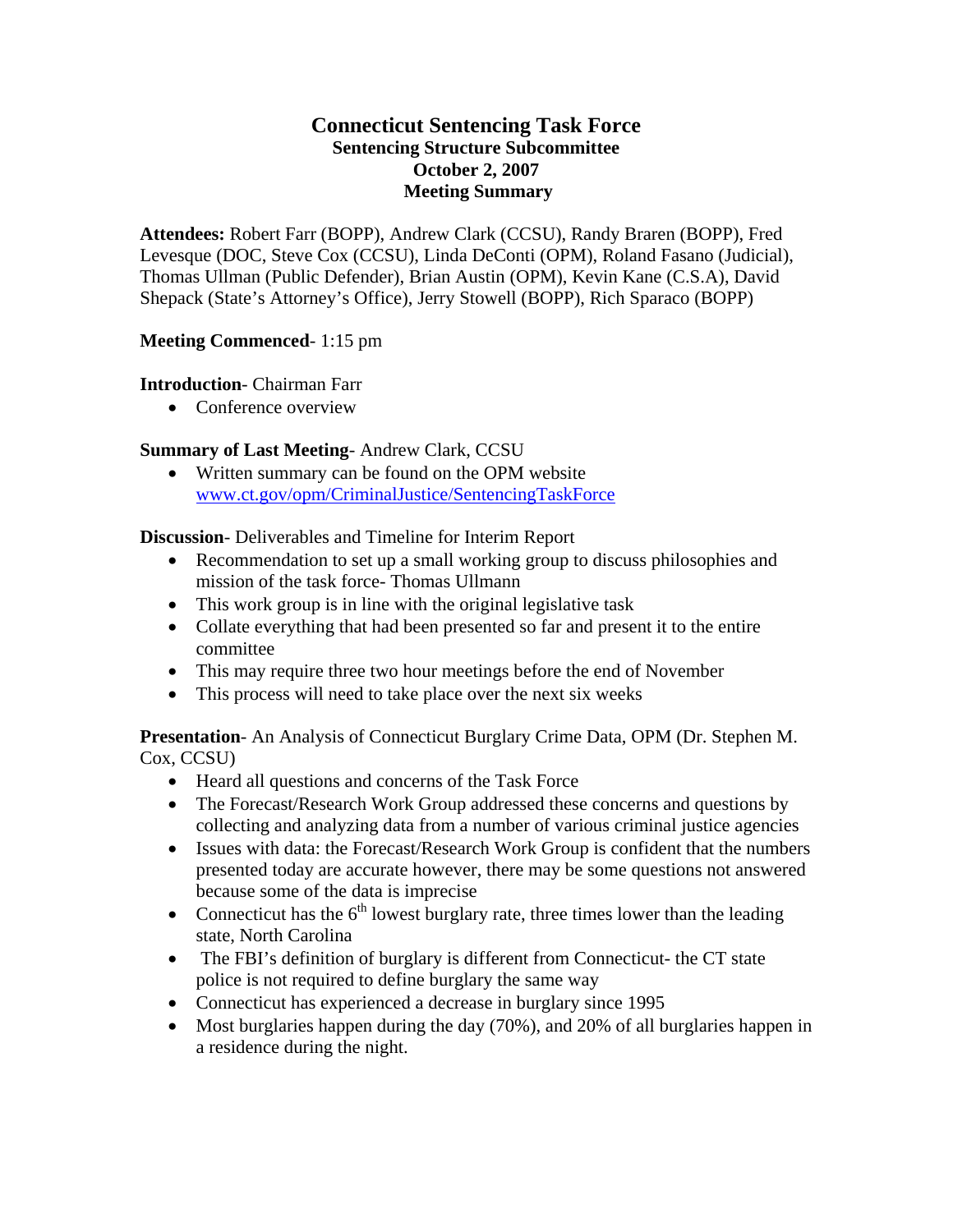- Why would a person be charged with a 53-01 burglary 3, as opposed to a larceny charge if they broke into a vehicle? (Cox) The person would probably be charged with both but plea to the more serious charge (Kane)
- CT criminal justice agencies have varying definitions of "violent"
	- o 34- BOPP
	- $O$  61- CSSD
- Nolle rate seems high (57%) but it includes underlying charges being nolled but may be counted as a burglary charge
- Burglary 1- Analysis showed that 95% convicted offenders sentenced to prison 7.8 years average sentence- 59% sentenced with some form of post release supervision
- Burglary 2- Analysis showed that 79% convicted offenders sentenced to prison, 2.2 years average sentence- 50% sentenced with some form of post release supervision
- September 14, 2007- total DOC supervision: 25,631, 18% of offenders have been convicted of at least one burglary. Only 237 had a single criminal docket.
- The majority of those convicted of burglary tend to be white males- mirrors the national demographic
- Average age at first conviction is 21 years old, average age at last conviction is 28 year old
- Burglars had a higher alcohol/drug score, discipline score, mental health score and violence score.
- Top five cities where burglars come from- Hartford, New Haven, Bridgeport, Waterbury, New Britain.
- **Recommendations to task force** 
	- o Establish a clear vision of what it is trying to be solved and which information will be most helpful to support solutions to those problems
	- o Need a common definition of "violent offenders" in Connecticut
- **Recommendations to improve research** 
	- o Meet with OBTS staff to discuss research/data needs and data accessibility
	- o Set standards for data quality
	- o Consider the way in which things are counted- individuals, cases, dockets, etc.
	- o Need to develop a unique identifier across of agency data systems

#### **Discussion**

- Employment and how it effects recidivism
- Should we take out burglary statutes and break them down? (residential, nonresidential, weapon, etc.)
- The legislature has approx 15 proposals regarding burglary and home invasion
- Kevin Kane will be drafting a proposal on persistent offenders
- Would it be possible to look at felony murder convictions and look at which ones have a predicate burglary offense?